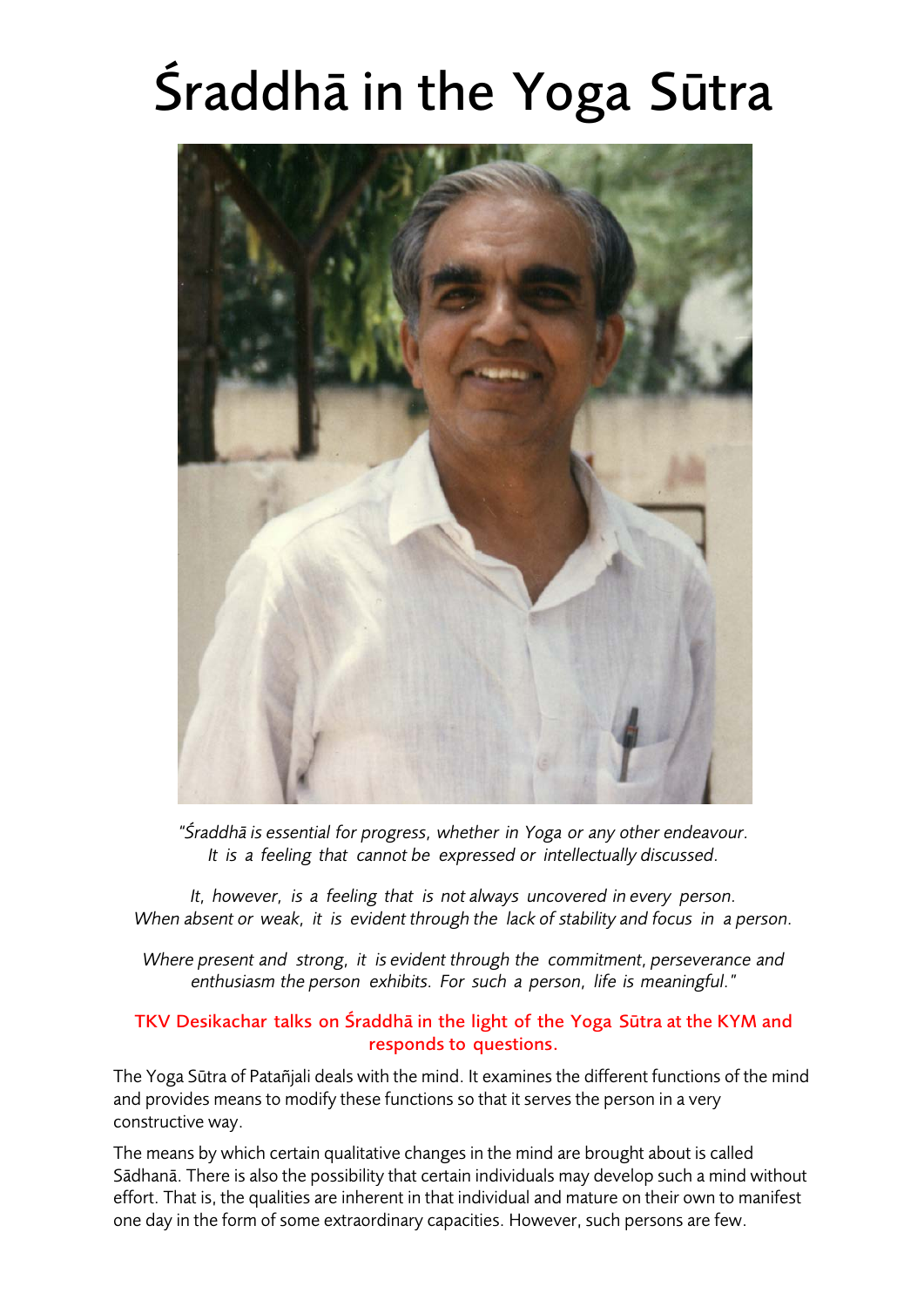For the rest of us, the same changes are possible but it is a question of time and practice. The end result is the same, it is only the time taken to achieve it that will differ.

Patañjali calls the first way, where the change occurs without effort, Bhava Pratyaya and the second way, the Upāya Pratyaya. Upāya is to go near, by following the instructions of the teacher. Śraddhā is the fundamental Upāya.

In this context, Śraddhā is conviction. The strong conviction that one will be helped by following the means specified. When there is Śraddhā, the person is not disappointed on failing to get immediate benefits. He is sure that it is only a question of time and so the failures on the path do not reduce his enthusiasm or his efforts. On the contrary, where the Śraddhā is total, the person doubles his efforts and tries again. When difficulties arise, it is Śraddhā which provides the energy to pursue. The energy or Vīrya, as it is called 'in the Yoga Sūtra, comes from within and has Śraddhā as its source.

Vyāsa, in his commentary to the Yoga Sūtra, says that Śraddhā is like the mother. Śraddhā will protect the person who has it, just as the mother protects her child. It will ensure that the person does not go astray. As long as the mother is near, the child is safe. Quite often, in life, we are in situations where we think we are acting in the right manner but this is actually not so. So we need something to protect us. It is Śraddhā that will protect.

Through Śraddhā we get the Vīrya to pursue to the end and if we hold firm to this Śraddhā we always have the Smṛti, the memory of our original goal. This is very important as with progress on the path to the goal, we get distracted by or satisfied with some of the gains made that were previously not within our capacity. It is through Śraddhā that we have the Smṛti, the memory of the original goal, that prevents us from being satisfied with anything less than what we started out for.

The importance of the role of Smṛti can be seen from the fact that Patañjali has devoted an entire chapter to the various powers, called Siddhi in the Yoga Sūtra, that can be acquired on the way to the goal. These can divert the person from the original goal, namely, freedom from repeated Duḥkha.

> *The Sūtra on Śraddhā is Chapter One verse 20 śraddhā vīrya smṛti samādhi prajñā pūrvakaḥ itareśām ḷ*

Śraddhā leads to Vīrya. If with the Vīrya there is also the Smṛti, then Samādhi is only a matter of time. Samādhi is a state of clarity where the understanding is without any distortion. When there is this clarity there is no Duḥkha. This is the goal of Yoga and Patañjali has stated that the first step to this goal is Śraddhā, firm conviction.

*Patañjali also discusses the different levels of Śraddhā in:*

*Chapter One verse 21 tīvra saṃvegānām āsannaḥ ḷ*

*Chapter One verse 22 mṛdu madhya adhimātratvāt tataḥ api viśeṣaḥ ḷ*

The level of Śraddhā in every person is not the same. In the case of a person who has very strong Śraddhā, Tīvra Śraddhā, very little time is lost in the progress to the goal. In cases where the Śraddhā is moderate, weak or lacking, the hurdles are more difficult to surmount and the goal will be correspondingly difficult to reach.

Sometimes the Śraddhā is there but circumstances prevent the person from pursuing the chosen line. The responsibilities of caring for a family may prevent a person from devoting more time to the study of Yoga or any other subject. It is important to know that Śraddhā is not measured by the time spent. It is the quality of the time spent that is important.

Where does Śraddhā sit in a human being? Is it a part of the mind?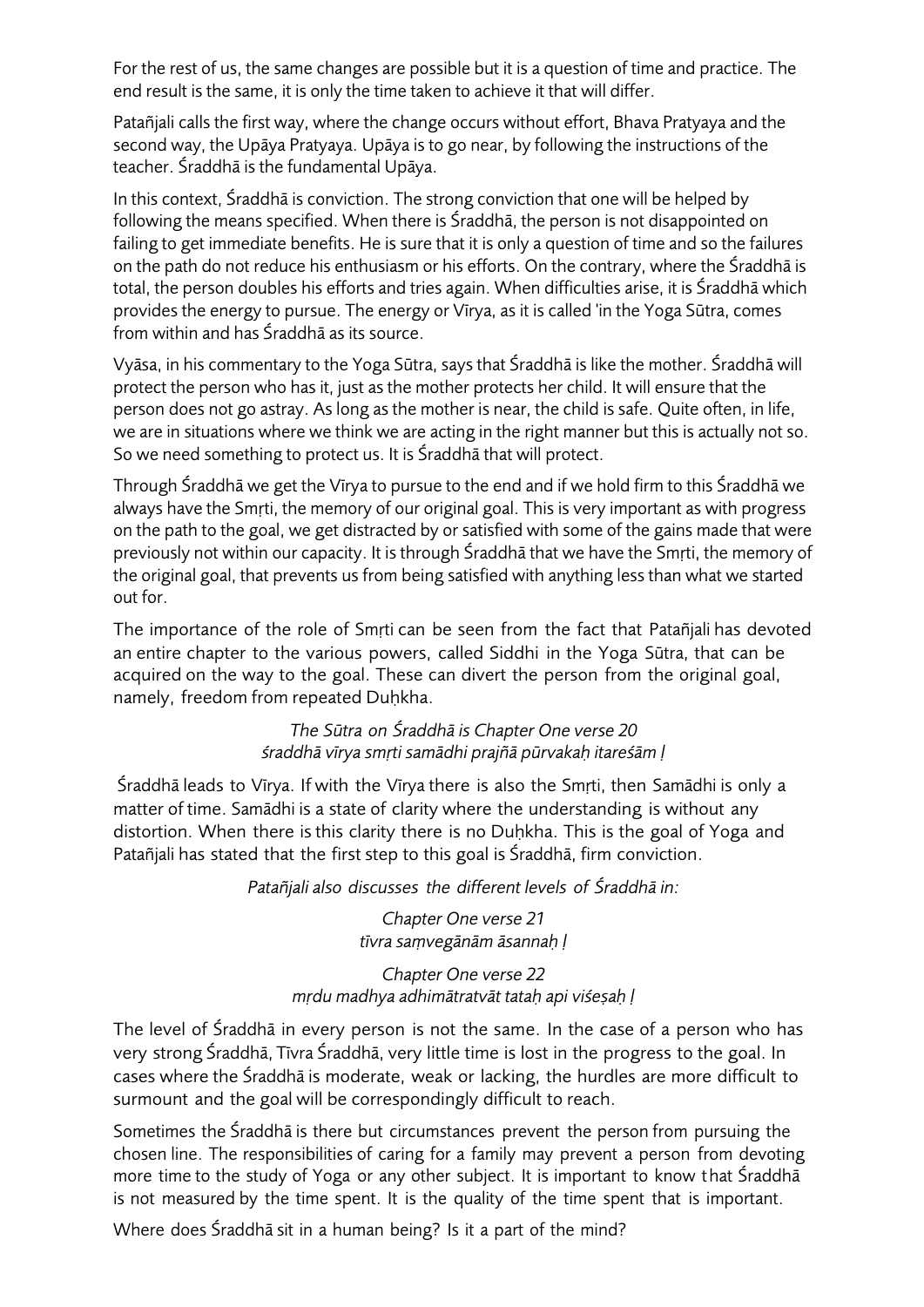No. It is beyond the mind. It is Śraddhā which instructs the mind. It comes from the hidden depths of the Saṃskāra and Vāsana to influence one's actions.

In the Brahmānandavallī of the Taittirīy a Upaniṣad, Puruṣa is described as having five aspects: Annamaya, Prāṇamaya, Manomaya, Vijñānamaya and Ānandamaya. In this order, at a higher level than the mind is the Vijñānamaya. Śraddhā is the crown of the Vijñānamaya. It can even be said to be the same na ture as Puruṣa.

In the Yogavallī, T Krishnamacharya's commentary on the Yoga Sūtra, Śraddhā has been seen in a different, very interesting way. In it, he has said that Śraddhā is a symbol for a special meditation and he calls this meditation, Aham Graha Upāsana. Aham is the I, Graha is to grasp and Upāsana is to stay near. Where a person wants to grasp the true nature of the I, it is called Ahaṃ Graha Upāsana.

Aham is the true identity of each one of us, which is never affected by all the errors in life and the defects we are exposed to. It is pure and free from influence. Now, if a person can touch this, nothing can happen to him.

So, when a person begins this meditation, Ahaṃ Graha Upāsana, he will gradually move away from the defects of his system and reach that which is pure and free from defects. Such a person will experience Ānanda and will be untouched by all other experience.

So, my father, using the Upaniṣad has presented Śraddhā to be a type of meditation where a person tries to find their centre, the Aham.

He has also said that this meditation is very difficult, especially in modern times. A simpler solution is required and this is offered by Patañjali in the Sūtra following those on Śraddhā.

#### *Chapter One verse 23 īśvara praṇidhānāt vā ḷ*

Instead of meditating on the I, have faith in Īśvara and offer everything you do to Īśvara. Have Śraddhā in Īśvara. Then, nothing the person does will affect him as he does nothing for himself and he even sees Īśvara as the doer of all his actions.

# Question One:

Is Śraddhā in the chosen direction arrived at through reason?

# Response from TKV Desikachar:

There must be logic but more than logic there must be feeling. This feeling is difficult to explain. The feeling is for an idea, an activity or a person. Through it, the person is convinced that he can count on this and he follows the direction it leads him in, with enthusiasm.

In ancient days, Śraddhā was the basis for marriage and the choice of the partner. There is a risk involved as there is in every decision we take. But the greater the Śraddhā, the less the risk.

So, I would not equate Śraddhā to logic. Logic may be a part of the decision making process but it is not Śraddhā. It, Śraddhā is a feeling, that this is the best for me. This feeling may develop in a person at any time and may even result in a total change of direction.

Something like my decision to learn under my father. Till that time, I had never shown any interest in learning from him. I was not interested in religion, rituals or Indian philosophy and culture. I was trained as an engineer and had a successful career ahead of me.

But one day I saw something which opened my eyes to t he fact that he possessed some extraordinary capabilities and I was inspired to learn under him.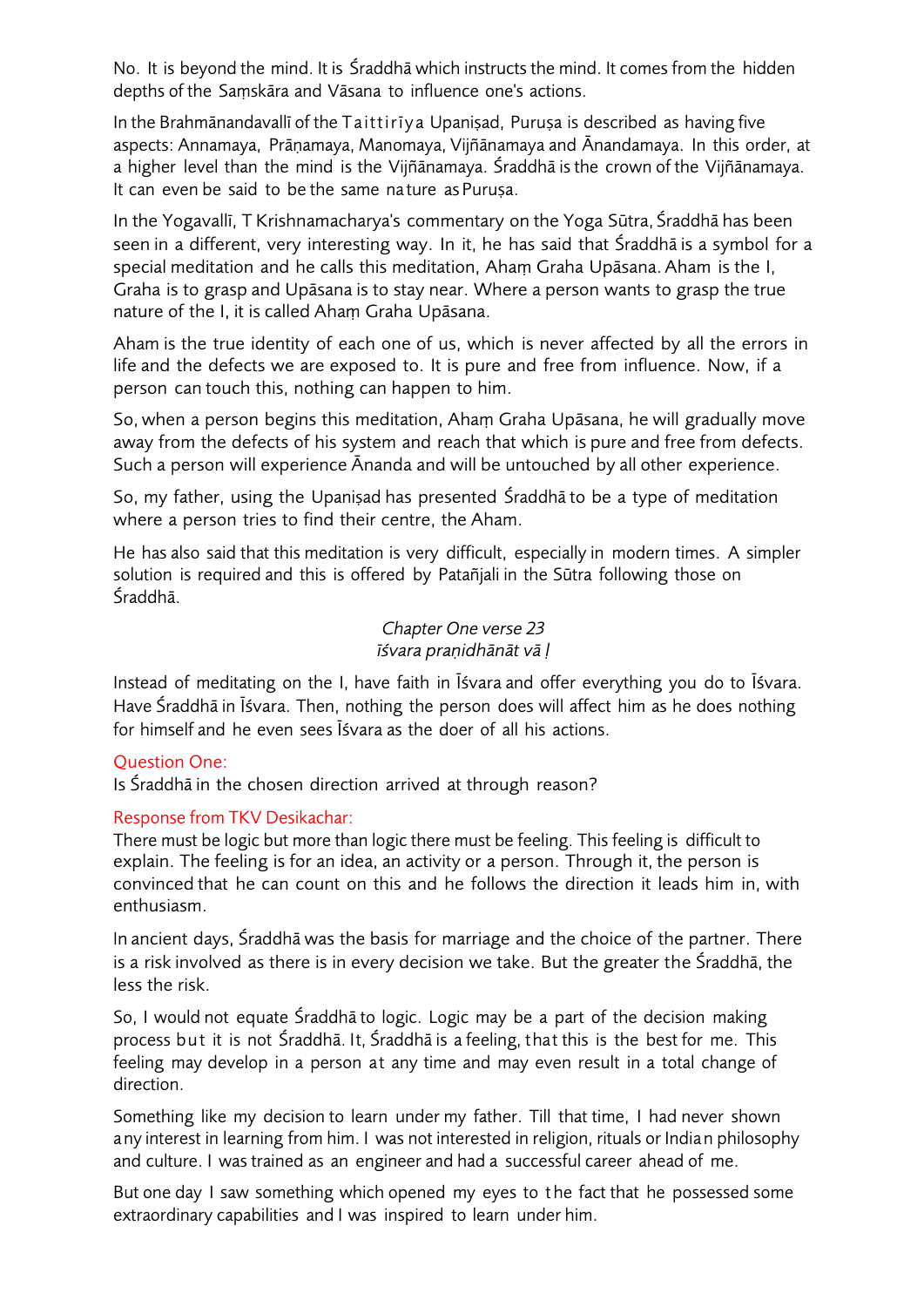# Question Two:

There is this incident you are aware of; of a foreigner who came to India, studied Vaiṣṇavism and even became a Vaiṣṇavite, adopting all its practices faithfully. But a few years later, he gave it up to follow another Indian tradition. Is there a flaw in this or is it necessary to go deep into a chosen direction before knowing that it is not appropriate for oneself?

#### Response from TKV Desikachar:

Here, we are talking about somebody seeking something without knowing what he is seeking; and also seeking without examining his own roots. Today in the West, they reject their roots. They have their reasons for doing so. At the same time they feel that they cannot be nothing. They need some spiritual support and so they come to the East. They are attracted to one of the many traditions they see. There is Rāga here. This is not Śraddhā. When the mind is unstable and dominated by Rāga and Dveṣa it will follow that which attracts it till something else comes along that seems, now, more attractive.

There is an old saying,

#### *avyavasthita cittānām prasādo 'pi bhayankaraḥ I*

This means that for persons of unstable mind, even the presence of God can be disturbing.

I had said that Śraddhā is a feeling. But this feeling should not be based on excitement but on Prasanna, a feeling of calmness and tranquility.

#### Question Three:

Does the absence of progress necessarily indicate absence of Śraddhā?

#### Response from TKV Desikachar:

Yes. As Jiddhu Krishnamurti would say:

"If the person is hungry he will find the food. If he has not found the food it is because he is not hungry enough."

Śraddhā is the source of motivation. If a person has not progressed in what he or she has set out to do, it means that the motivation is weak and that the Śraddhā behind the motivation is wea k.

# Question Four:

The Yoga Sutra is about the mind. Śraddhā is something more than the mind. What is the effect of Śraddhā on the mind'!

# Response from TKV Desikachar:

The greater the Śraddhā, the more stable the mind.

Śraddhā brings about automatically, a state of mind which remains steady even when provoked strongly. So if I want to have a state of mind called Yoga, all that is required is Śraddhā.

To reach the Yoga state of Citta Vṛtti Nirodha we are either born with a mind that on its own, without the person's effort, evolves to this state. Or, we follow the Upāya Pratyaya, where the person consciously makes the effort and follows certain practices.

The first step of this process is Śraddhā. Anything that strengthens the Śraddhā: the association with the teacher. the environment - will assure progress in yoga. And anything that weakens the Śraddhā: Rāga, Dvesa, Abhiniveśā - will take one away from Citta Vṛtti Nirodha.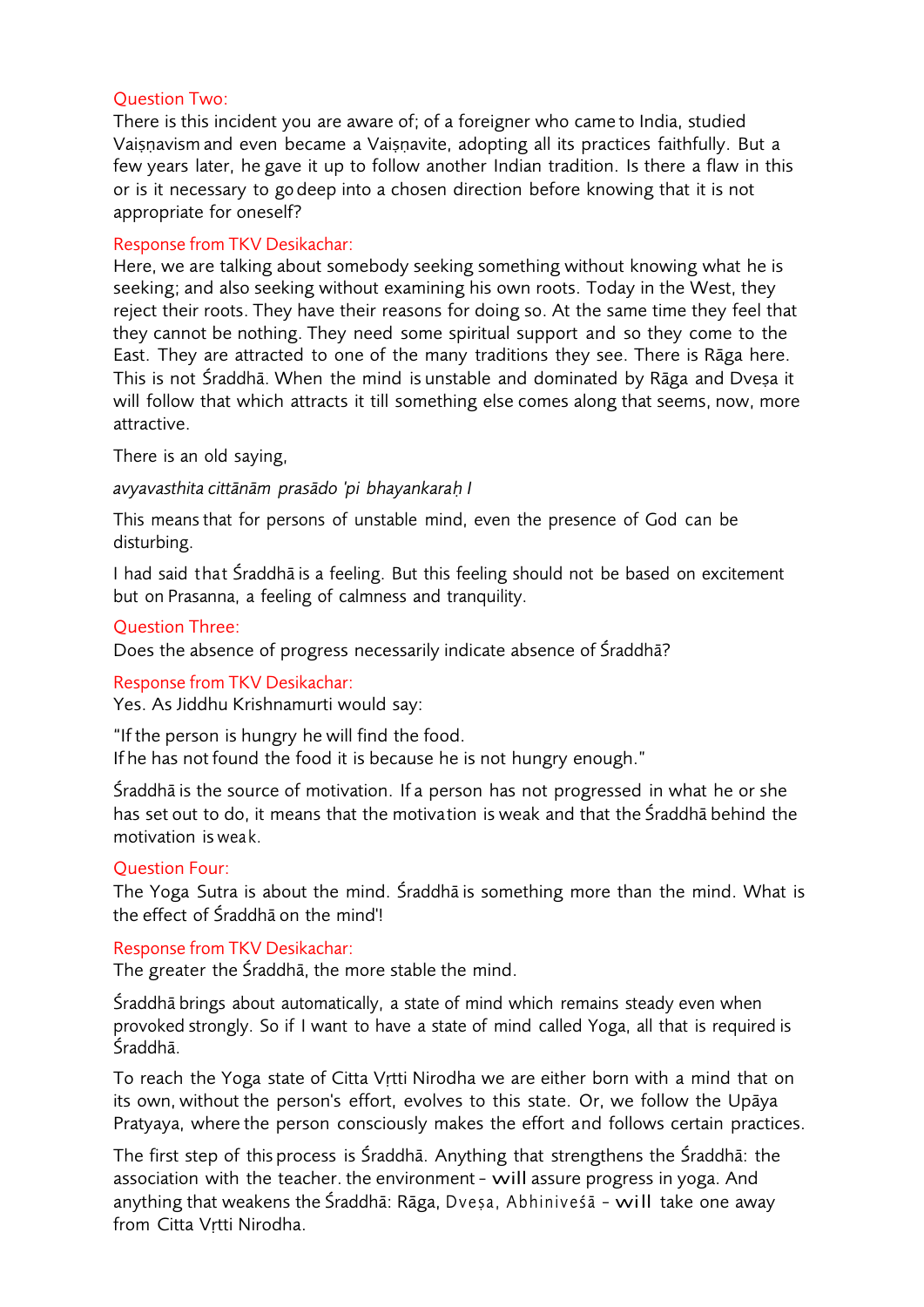There is a common enough situation where a person wants to learn and goes to a teacher. Upset by the moods or occasional odd behaviour of the teacher, he loses interest in the learning and goes away. Here the Śraddhā to learn is weak and is further weakened by their inability to distinguish between the person and his teaching.

Ancient masters would therefore test a student's Śraddhā by putting obstacles in the path, being indifferent to their aspirations and assigning them work far removed from what they had come to learn. Once sure of the Śraddhā they would begin the teaching. For, without it no progress can be made.

#### Question Five:

When a person begins to do something with Śraddhā, with conviction, why does this very often dissipate?

# Response from TKV Desikachar:

Because Śraddhā influences the mind from within. But the mind has also to continually interact with the external. In the course of these interactions, the mind will often come in contact with situations that evoke other responses that are contrary to the original conviction. When the Śraddhā, conviction, is not strong enough, the mind will follow the contrary response. Over time the original conviction may even be forgotten.

A person may want to keep his voice in good shape and for this reason decide to stop having ice-cream. He may even faithfully follow this for a while. Then somebody brings home a carton of a new ice-cream recently introduced, of a quality never eaten in India before. His interest is aroused and he finds many reasons why the ice-cream can be had: 'the friend has gone through so much difficulty to get it for rne', 'it is a special occasion and the whole atmosphere of the occasion will be spoilt if I refuse', 'I will just sample it once to know what its like' and so on. The voice is forgotten, and the person eats the ice-cream thereby strengthening the contrary response and weakening the Śraddhā.

# Question Six:

The Yoga Sūtra gives many techniques to discipline the mind. But Śraddhā is something other than the mind. How does Yoga help one develop Śraddhā?

# Response from TKV Desikachar:

I would like to place the horse and the cart in the right order. Śraddhā will give life to all the means that are in the Yoga Sutra. The greater the Śraddhā, the more meaning there is in the techniques such as Āsana, Prāṇāyāma, Dhyānam, Bhāvana and all the others. Without Śraddhā, these techniques have little effect on the state of the mind and the progress to Citta Vṛtti Nirodha.

However, sometimes some minor benefits that we get through Āsana or Prāṇāyāma practice, open up the Śraddhā within us. Śraddhā is within each of us but is covered. It could be any experience that uncovers it.

Once it is there, Śraddhā can be strengthened by seeing for oneself the benefits of practice or by the validation of the teacher's words through one's own experience. When my father would tell me that a particular Prāṇāyāma would slow my pulse or that another would quicken it, I would practice and find that my pulse actually became slower or faster. This strengthened my conviction that he was an authentic teacher and knew what he was talking about.

# Question Seven:

TKrishnamacharya has also interpreted Śraddhā to be Ahaṃ Graha Upāsana, meditation on the true nature of the I.Can Smṛti be the memory of the true I, the Aham that T Krishnamacharya refers to?